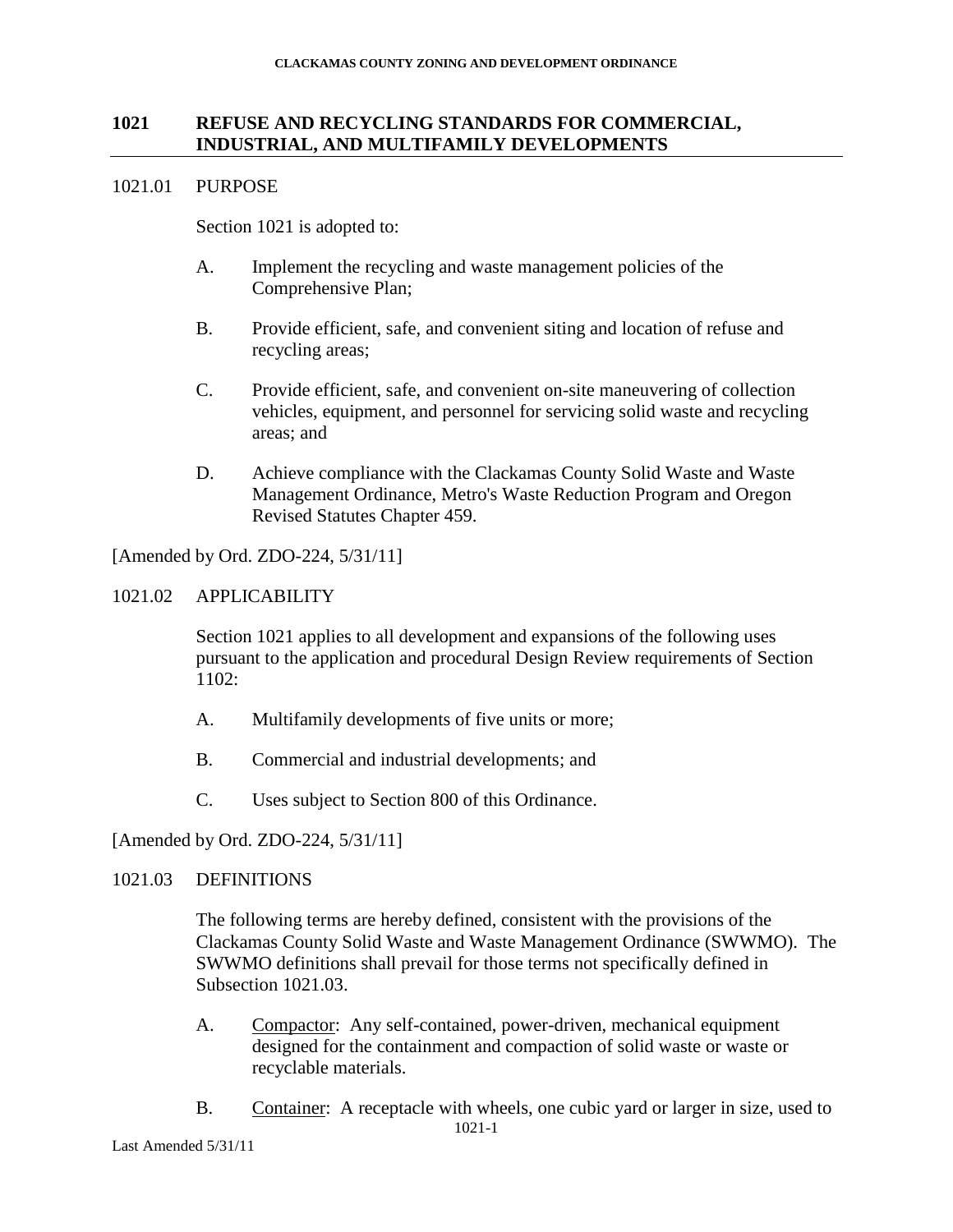store solid waste or waste or recyclable material, but not a drop box or compactor.

- C. Drop Box: A single container designed for the storage and collection of large volumes of solid waste or waste or recyclable materials, which is usually 10 cubic yards or larger in size.
- D. Receptacle: A can, cart, container, drop box, compactor, recycling bin, or any other means of containment of solid waste or waste or recyclable materials.
- E. Recycling Enclosure: A structure built consistent with the Oregon Structural Specialty Code and designed to provide shelter for compactors, containers, drop boxes, receptacles, or any other solid waste and recycling containment facilities.
- F. Recycling Shelter: A pre-manufactured structure designed for containment and storage of recyclable materials.
- G. Recycling/Solid Waste Service Area: An area designed and established for the purpose of satisfying the local franchised collection firm's service requirements.

[Amended by Ord. ZDO-224, 5/31/11]

1021.04 GENERAL PROVISIONS

All commercial, industrial and multifamily development shall comply with the standards set forth in these provisions. Modifications may be granted when consistent with the local franchised solid waste and recycling collection firm's service requirements pursuant to Subsection 1021.10. Additionally:

- A. Compactors, containers, and drop boxes shall be located on a level Portland Cement concrete pad, a minimum four inches thick, at ground elevation or other location compatible with the local franchise collection firm's equipment at the time of construction. The pad shall be designed to discharge surface water runoff to avoid ponding.
- B. Recycling and Solid Waste Service Areas:
	- 1. Recycling receptacles shall be designed and located to serve the collection requirements for the specific type of material.
	- 2. The recycling area shall be located in close proximity to the garbage container areas and be accessible to the local franchised collection firm's equipment.
	- 3. Recycling receptacles or shelters located outside a structure shall have lids and be covered by a roof constructed of water and insect resistive material.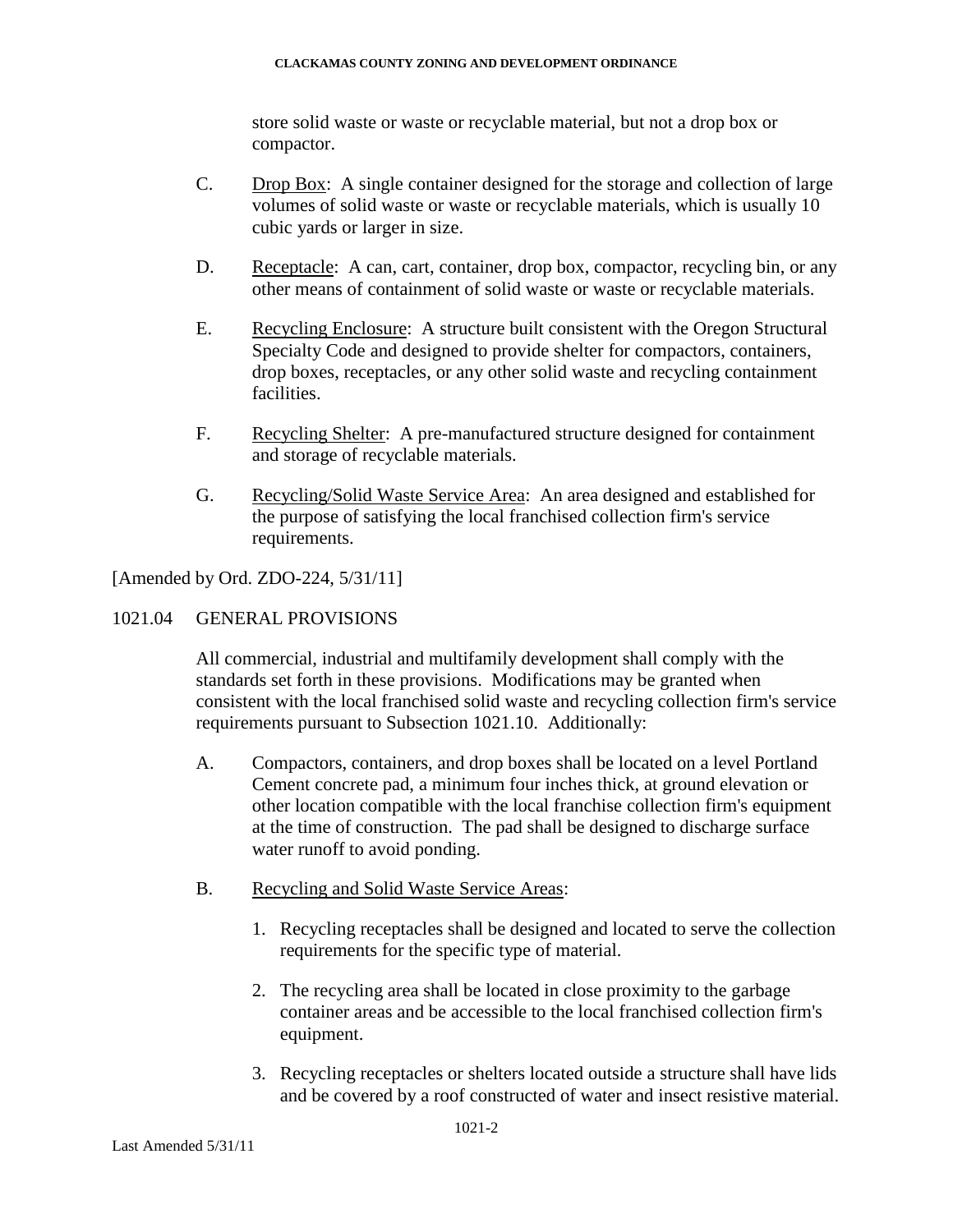The maintenance of enclosures, receptacles and shelters is the responsibility of the property owner.

- 4. The location of the recycling area and method of storage shall be approved by the local fire marshal.
- 5. Recycling and solid waste service areas shall be at ground level and be accessible to the franchised solid waste and recycling collection firm.
- 6. Recycling and solid waste service areas shall be used only for purposes of storing solid waste and recyclable materials and shall not be a general storage area to store personal belongings of tenants, lessees, property management or owners of the development or premises.
- 7. Recyclable material service areas shall be maintained in a clean and safe condition pursuant to the provisions of the Clackamas County Solid Waste and Waste Management Ordinance.
- C. Special Wastes or Recyclable Materials:
	- 1. Environmentally hazardous wastes defined in Oregon Revised Statutes 466.005 shall be located, prepared, stored, maintained, collected, transported, and disposed in a manner acceptable to the Oregon Department of Environmental Quality.
	- 2. Containers used to store cooking oils, grease, or animal renderings for recycling or disposal shall not be located in the principal recyclable materials or solid waste storage areas. These materials shall be stored in a separate storage area designed for such purpose.
- D. Screening and Buffering:

Screening and buffering shall be in accordance with Section 1009.05.

# [Amended by Ord. ZDO-224, 5/31/11]

# 1021.05 ENCLOSURES AND GATES

- A. Gates shall be designed to permit sufficient service access for local franchised solid waste collection equipment and personnel.
- B. The gate swing shall be free of obstructions and have restrainers in the open and closed positions.
- C. Enclosures constructed of wood or chain link fencing material shall contain a two- to four-inch high bumper curb at ground level located 12 inches inside the perimeter of the outside walls of the enclosure or fencing to prevent damage from container impacts.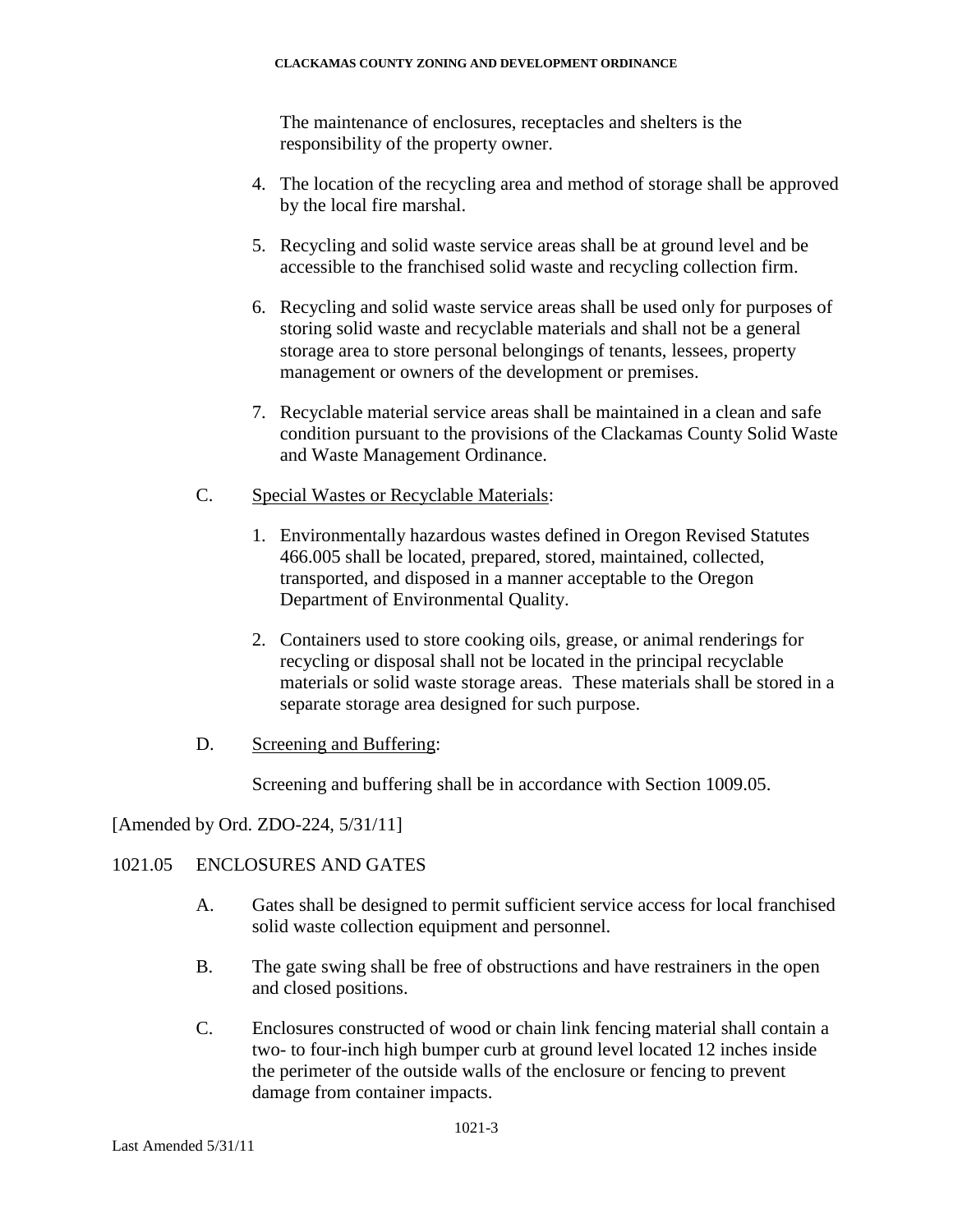- D. Enclosures constructed of concrete, brick, and masonry block or similar type materials shall contain a bumper curb described in Subsection 1021.05(C) or a bumper rail to prevent damage from container impacts. The rail shall be secured by anchor bolts recessed in the rail within the perimeter walls of the enclosure at a height compatible with the service receptacle.
- E. All areas around the receptacles shall be kept free of obstructions and accumulations of waste matter, grease, oil, water, and standing water.

[Amended by Ord. ZDO-224, 5/31/11]

## 1021.06 RECEPTACLE DESIGN STANDARDS

The following provisions shall apply to the design and location of receptacles.

- A. Containers: Enclosures shall be designed consistent with the following standards:
	- 1. Length and width of the service container.
	- 2. A minimum of two feet, including pad area, shall be provided around the sides and rear of each container.
	- 3. A minimum three feet, including pad area, shall be provided in front of each container for maneuverability in depositing garbage or recyclable materials. In cases where the containers face each other, a minimum four feet shall be provided.
	- 4. Containers two cubic yards or less in size shall be provided with a minimum nine feet of unobstructed overhead or vertical clearance for servicing.
	- 5. Containers greater than two cubic yards in size shall be provided with a minimum 20 feet of unobstructed overhead or vertical clearance for servicing.
- B. Drop Boxes and Compactors:
	- 1. The size of the pad shall be at least 14 feet wide and at least five feet longer than the length of the drop box or compactor.
	- 2. Setbacks:
		- a. The pad shall be located a minimum of two feet from any perimeter wall or structure.
		- b. Drop boxes and compactors shall be located a minimum of five feet from any combustible wall, structure, opening, or overhang. This may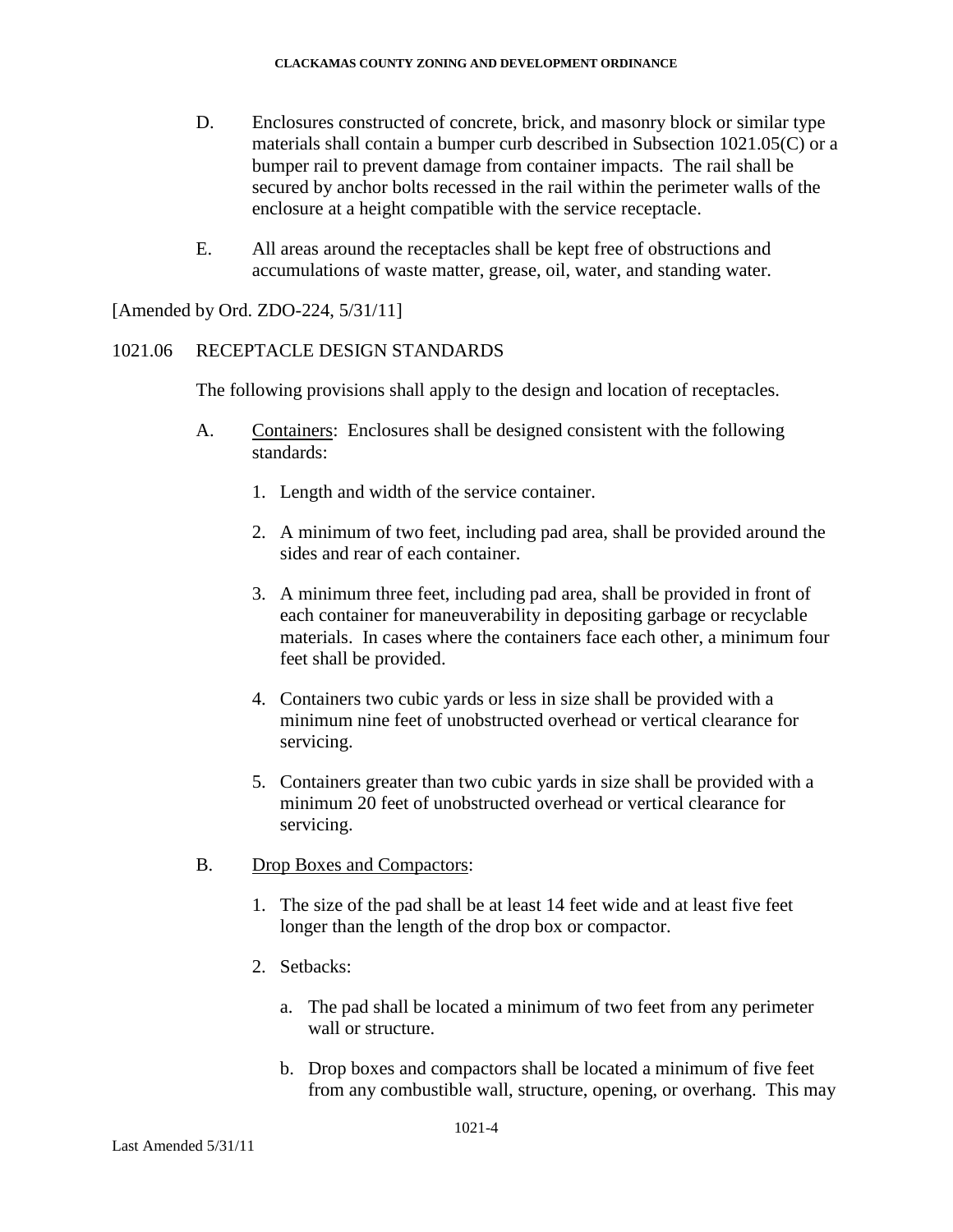be reduced to a minimum of two feet provided the pad is located adjacent to a noncombustible wall, structure, opening, or overhang.

- 3. Loading dock areas shall have a guide rail and bumper stop placed at ground level or at dock level where the rear of the drop box or compactor is to rest to protect any enclosure, wall, or structure from damage due to loading or unloading.
- 4. Compactors shall be compatible with collection equipment and weight limits prescribed by state and local law. The local franchised collection firm shall be consulted for equipment compatibility and service demands.
- 5. Weekly collection and disposal of putrescible waste is required by the Clackamas County Solid Waste and Waste Management Ordinance. More frequent collection may be required to prevent nuisance conditions when use and capacity of the receptacle(s) is inadequate to provide clean and safe conditions.
- 6. The maintenance of privately owned compactors and the area surrounding the compactor is the responsibility of the property owner.

[Amended by Ord. ZDO-224, 5/31/11]

# 1021.07 VEHICLE ACCESS

- A. The minimum safe vehicular access to the front of a service container pad, shelter, or enclosure shall be a length of 45 feet and width of 12 feet.
- B. Vehicle access to service a drop box or compactor shall include the pad length as required in Subsection 1021.07(A) plus a minimum of 65 feet in front of the loading hook placement position.
- C. The vehicular access to a pad or enclosure shall be hard-surfaced consistent with the off-street parking provisions of Section 1015.
- D. In the absence of an on-site through street or driveway, a cul-de-sac with a minimum 50-foot turning radius shall be provided for vehicle maneuvering at the end of a private dead end street or driveway. A standard emergency services hammerhead turnaround, consistent with the County's standards for road improvements, may be granted in lieu of the cul-de-sac when the design is approved by the local fire district.
- E. The percent of grade for access to the pad or enclosure shall not exceed three percent. Exceptions may be granted when compatible with the equipment manufacturer's specifications and consistent with Subsection 1021.10.

[Amended by Ord. ZDO-224, 5/31/11]